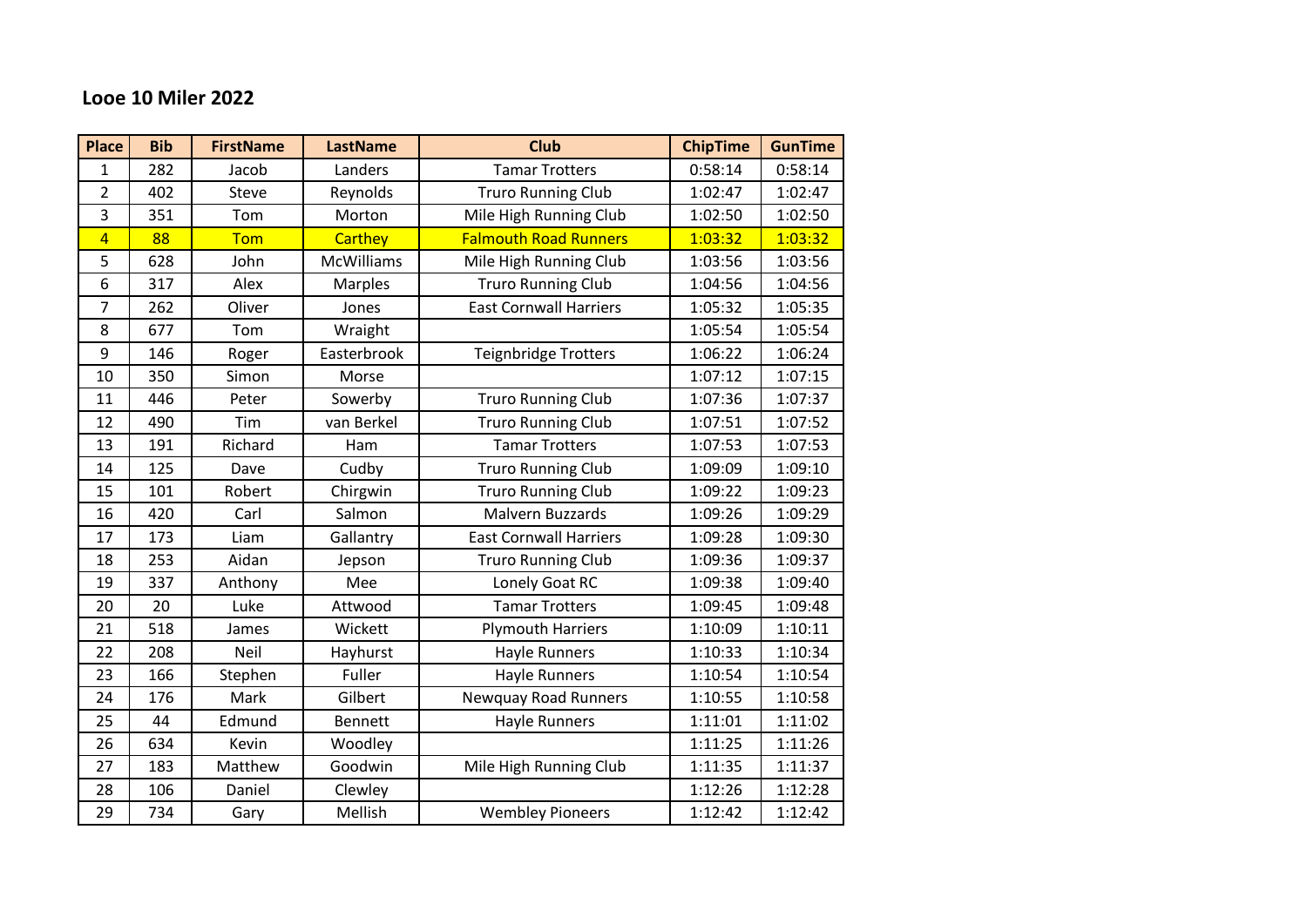| 30 | 133 | Andrew        | Delve          | Crafthole Running and Powerlifting | 1:12:40 | 1:12:43 |
|----|-----|---------------|----------------|------------------------------------|---------|---------|
| 31 | 108 | James         | Cockley        |                                    | 1:12:50 | 1:12:52 |
| 32 | 60  | Crispin       | <b>Brabner</b> | <b>Tamar Trotters</b>              | 1:13:25 | 1:13:29 |
| 33 | 473 | Josh          | Tiffin         | <b>Runnymede Runners</b>           | 1:13:52 | 1:13:57 |
| 34 | 31  | Chris         | <b>Barrett</b> | <b>Hayle Runners</b>               | 1:13:56 | 1:13:58 |
| 35 | 426 | Julian        | <b>Scanes</b>  | Teignbridge Trotters               | 1:14:01 | 1:14:03 |
| 36 | 322 | Richard       | Martin         | St Austell Running Club            | 1:14:05 | 1:14:11 |
| 37 | 341 | Lloyd         | Milbourn       |                                    | 1:14:10 | 1:14:12 |
| 38 | 403 | Andy          | Rich           | St Austell Running Club            | 1:14:09 | 1:14:15 |
| 39 | 43  | Raul          | <b>Bescos</b>  |                                    | 1:14:29 | 1:14:32 |
| 40 | 339 | Shaun         | Mellow         | Lonely Goat RC                     | 1:14:28 | 1:14:32 |
| 41 | 257 | Paul          | Johnson        | <b>St Austell Running Club</b>     | 1:14:29 | 1:14:34 |
| 42 | 104 | Richard       | Chynoweth      | <b>Truro Running Club</b>          | 1:14:35 | 1:14:37 |
| 43 | 233 | Joe           | Hughes         |                                    | 1:14:43 | 1:14:44 |
| 44 | 494 | Rachel        | Parker         | <b>RAF Triathlon</b>               | 1:14:45 | 1:14:49 |
| 45 | 381 | David         | Philp          | <b>East Cornwall Harriers</b>      | 1:14:58 | 1:15:02 |
| 46 | 149 | Kevin         | Edwards        | <b>Tamar Trotters</b>              | 1:15:02 | 1:15:07 |
| 47 | 37  | <b>Stuart</b> | <b>Batten</b>  | South Devon AC                     | 1:15:27 | 1:15:32 |
| 48 | 467 | Jo            | Temple         | <b>Truro Running Club</b>          | 1:15:32 | 1:15:34 |
| 49 | 525 | David         | Wilding        | <b>Hayle Runners</b>               | 1:15:46 | 1:15:48 |
| 50 | 136 | Graham        | Ditty          | Mile High Running Club             | 1:15:53 | 1:15:55 |
| 51 | 206 | John          | Hatchell       |                                    | 1:16:16 | 1:16:20 |
| 52 | 139 | Marc          | Doyle          | <b>East Cornwall Harriers</b>      | 1:16:19 | 1:16:23 |
| 53 | 382 | Lisa          | Picton         | <b>East Cornwall Harriers</b>      | 1:16:29 | 1:16:33 |
| 54 | 118 | Nathan        | Cooper         | Kinetic Sports                     | 1:16:41 | 1:16:44 |
| 55 | 197 | Ben           | <b>Harris</b>  |                                    | 1:16:46 | 1:16:48 |
| 56 | 643 | Lucy          | Williams       | <b>Truro Running Club</b>          | 1:17:09 | 1:17:11 |
| 57 | 184 | Ralph         | Graves         | <b>Truro Running Club</b>          | 1:17:10 | 1:17:12 |
| 58 | 213 | Lee           | Herbert        | Plymouth Musketeers Running Club   | 1:17:37 | 1:17:41 |
| 59 | 354 | Adrian        | Mutsaers       | Mile High Running Club             | 1:17:59 | 1:18:02 |
| 60 | 462 | Mark          | Sweeney        | St Austell Running Club            | 1:18:20 | 1:18:26 |
| 61 | 196 | Matt          | Harries        | <b>Tamar Trotters</b>              | 1:18:24 | 1:18:28 |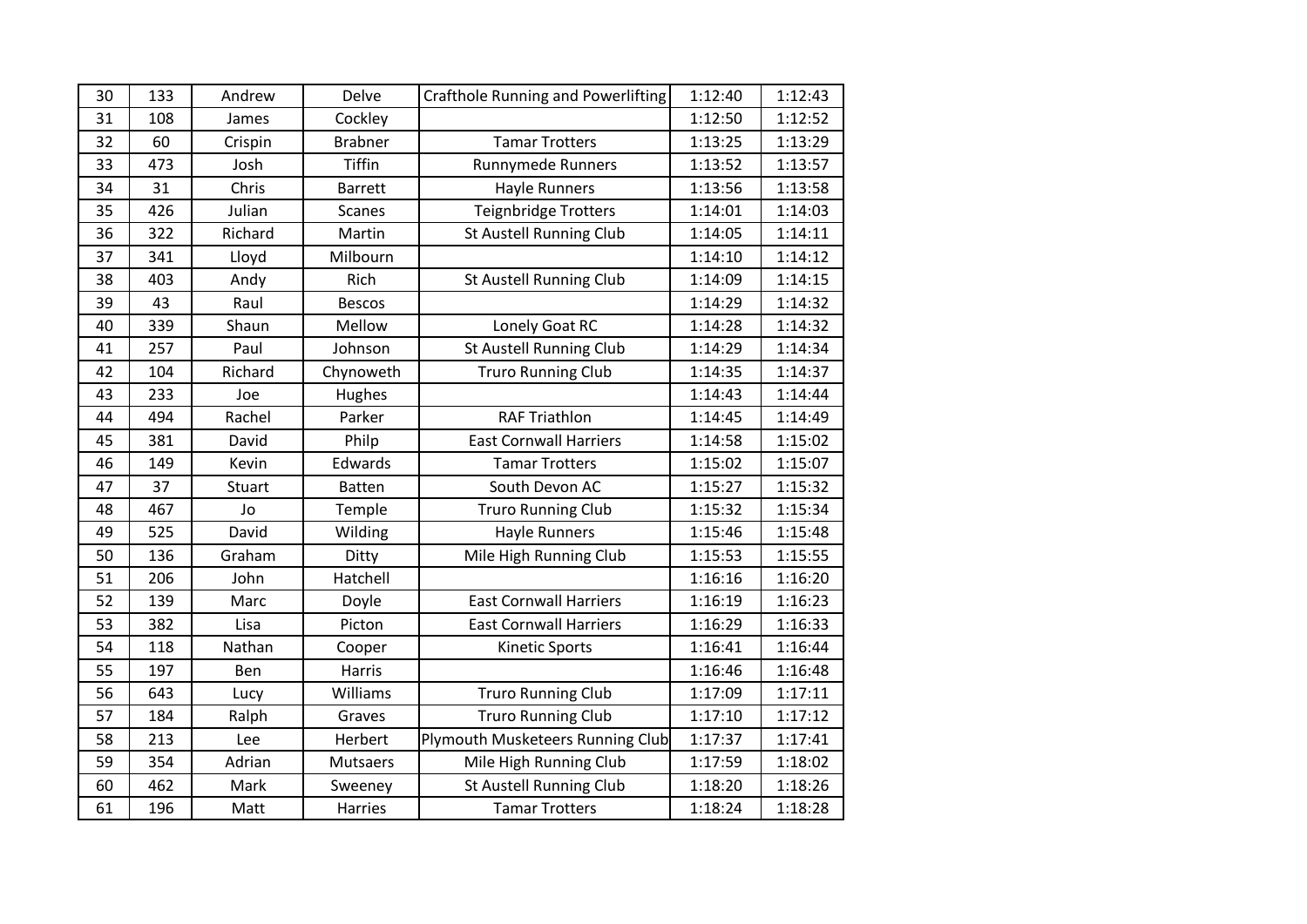| 62 | 304 | Robin    | <b>Watson</b>   | <b>Falmouth Road Runners</b>   | 1:18:36 | 1:18:41 |
|----|-----|----------|-----------------|--------------------------------|---------|---------|
| 63 | 211 | Mathew   | Henderson       | <b>St Austell Running Club</b> | 1:18:37 | 1:18:44 |
| 64 | 561 | Adam     | Willcox         | <b>Newquay Road Runners</b>    | 1:18:40 | 1:18:47 |
| 65 | 355 | James    | Mutton          |                                | 1:18:42 | 1:18:49 |
| 66 | 61  | Matthew  | <b>Bradley</b>  |                                | 1:18:50 | 1:18:55 |
| 67 | 156 | Clive    | Finnimore       | Looe Pioneers Running Club     | 1:18:56 | 1:19:00 |
| 68 | 422 | Will     | Sampson         |                                | 1:18:55 | 1:19:04 |
| 69 | 153 | David    | Engledew        | <b>Erme Valley Harriers</b>    | 1:19:09 | 1:19:14 |
| 70 | 18  | Martyn   | Atkins          | Lonely Goat RC                 | 1:19:10 | 1:19:17 |
| 71 | 148 | Glynn    | Edwards         | Lonely Goat RC                 | 1:19:11 | 1:19:21 |
| 72 | 646 | Mark     | Williams        |                                | 1:19:18 | 1:19:21 |
| 73 | 408 | Jake     | Richardson      |                                | 1:19:19 | 1:19:28 |
| 74 | 419 | Ross     | Sadler          |                                | 1:19:22 | 1:19:31 |
| 75 | 349 | Rebecca  | Morgan          | <b>Truro Running Club</b>      | 1:19:33 | 1:19:38 |
| 76 | 488 | Tim      | Twiggs          | <b>Hayle Runners</b>           | 1:19:46 | 1:19:54 |
| 77 | 187 | Melvyn   | Griffiths       |                                | 1:19:58 | 1:20:00 |
| 78 | 593 | Marcus   | Wills           | <b>East Cornwall Harriers</b>  | 1:19:55 | 1:20:04 |
| 79 | 401 | Ben      | Reed            | South Devon AC                 | 1:20:05 | 1:20:10 |
| 80 | 54  | Andrew   | <b>Blizzard</b> | <b>Truro Running Club</b>      | 1:20:17 | 1:20:17 |
| 81 | 236 | Neil     | Hunkin          |                                | 1:20:28 | 1:20:32 |
| 82 | 307 | Nigel    | Lutey           |                                | 1:20:31 | 1:20:35 |
| 83 | 64  | Jane     | <b>Bremner</b>  | <b>Tamar Trotters</b>          | 1:20:33 | 1:20:38 |
| 84 | 329 | Charlene | <b>Matthews</b> | <b>Storm Plymouth</b>          | 1:20:56 | 1:20:57 |
| 85 | 78  | James    | <b>Burch</b>    | Lonely Goat RC                 | 1:20:56 | 1:21:01 |
| 86 | 130 | Rhodri   | <b>Davies</b>   | <b>Holsworthy Running Club</b> | 1:20:59 | 1:21:07 |
| 87 | 93  | Shane    | Caughey         | <b>East Cornwall Harriers</b>  | 1:21:13 | 1:21:23 |
| 88 | 150 | Jon      | Eldon           | <b>Hayle Runners</b>           | 1:21:22 | 1:21:26 |
| 89 | 131 | Sharon   | Daw             | <b>East Cornwall Harriers</b>  | 1:21:37 | 1:21:41 |
| 90 | 383 | Callum   | Pinch           | <b>Truro Running Club</b>      | 1:21:51 | 1:21:55 |
| 91 | 353 | Patrick  | Munn            |                                | 1:22:08 | 1:22:12 |
| 92 | 199 | Debbie   | Harrison-Webb   | <b>Hayle Runners</b>           | 1:22:16 | 1:22:21 |
| 93 | 241 | Victoria | Jackson         | <b>Truro Running Club</b>      | 1:22:19 | 1:22:22 |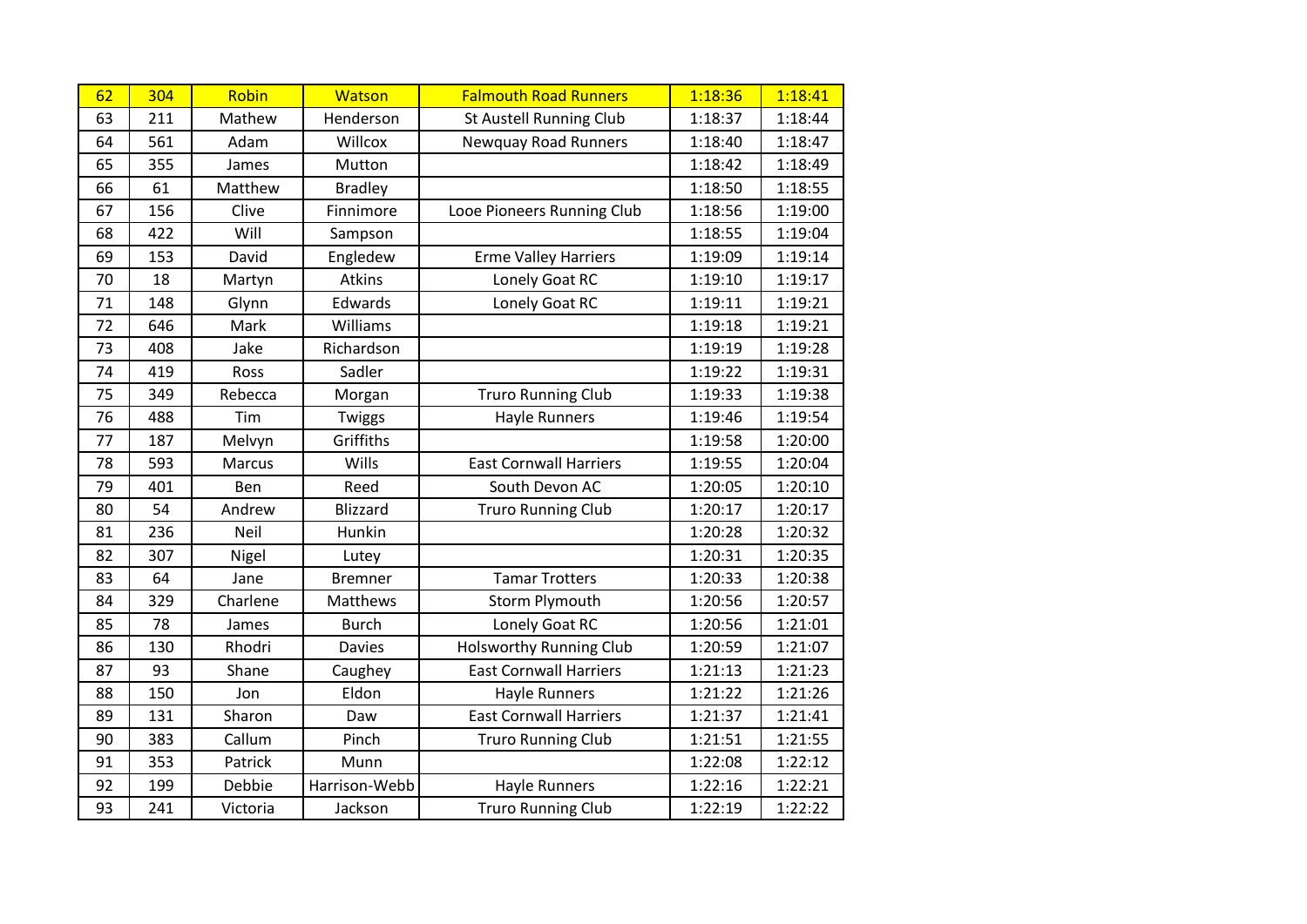| 94  | 255 | Stacey        | French        | <b>Truro Running Club</b>                 | 1:22:30 | 1:22:32 |
|-----|-----|---------------|---------------|-------------------------------------------|---------|---------|
| 95  | 406 | Stuart        | Richards      | St Austell Running Club                   | 1:22:57 | 1:23:06 |
| 96  | 51  | Matthew       | <b>Bisco</b>  | <b>Crafthole Running and Powerlifting</b> | 1:23:16 | 1:23:19 |
| 97  | 22  | Sarah         | Austin        |                                           | 1:23:13 | 1:23:20 |
| 98  | 442 | Dale          | Tedder        |                                           | 1:23:23 | 1:23:27 |
| 99  | 170 | Parry         | Parry         | Royal Navy                                | 1:23:22 | 1:23:41 |
| 100 | 332 | Gregory       | May           | <b>Carn Runners</b>                       | 1:23:43 | 1:23:56 |
| 101 | 298 | Christian     | Robinson      | Teignbridge Trotters                      | 1:23:53 | 1:24:02 |
| 102 | 214 | Amanda        | Hewitt        | Cornwall AC                               | 1:23:57 | 1:24:04 |
| 103 | 496 | lain          | Walker        | St Austell Running Club                   | 1:24:00 | 1:24:07 |
| 104 | 440 | Derek         | Skinner       | <b>Teignbridge Trotters</b>               | 1:24:07 | 1:24:11 |
| 105 | 652 | Aaron         | Williams      |                                           | 1:24:06 | 1:24:17 |
| 106 | 290 | Ross          | Lawry         | St Austell Running Club                   | 1:24:16 | 1:24:22 |
| 107 | 443 | Tim           | Sleeman       | <b>Holsworthy Running Club</b>            | 1:24:22 | 1:24:29 |
| 108 | 270 | David         | Kilgore       | <b>Storm Plymouth</b>                     | 1:24:27 | 1:24:32 |
| 109 | 500 | Dani          | Waters        | South Devon AC                            | 1:24:48 | 1:24:56 |
| 110 | 73  | Joe           | <b>Brooks</b> | <b>Tamar Trotters</b>                     | 1:24:53 | 1:25:01 |
| 111 | 489 | Pete          | <b>Tyers</b>  |                                           | 1:24:39 | 1:25:02 |
| 112 | 85  | Daniel        | Carter        |                                           | 1:25:03 | 1:25:04 |
| 113 | 470 | Mark          | Thomas        |                                           | 1:25:03 | 1:25:09 |
| 114 | 204 | Rose          | Harvie        | <b>Newquay Road Runners</b>               | 1:24:59 | 1:25:10 |
| 115 | 47  | Jonathan      | Berridge      | <b>Truro Running Club</b>                 | 1:25:07 | 1:25:14 |
| 116 | 102 | Chris         | Chirgwin      | <b>Truro Running Club</b>                 | 1:25:08 | 1:25:15 |
| 117 | 372 | Gavin         | Parrott       | Teignbridge Trotters                      | 1:25:13 | 1:25:23 |
| 118 | 79  | <b>Thomas</b> | <b>Burns</b>  | St Austell Running Club                   | 1:25:24 | 1:25:35 |
| 119 | 484 | Kaye          | Patterson     | <b>East Cornwall Harriers</b>             | 1:25:37 | 1:25:42 |
| 120 | 456 | Ryan          | Steven        |                                           | 1:25:38 | 1:25:43 |
| 121 | 348 | Fiona         | Montague      | <b>Tamar Trotters</b>                     | 1:25:45 | 1:25:56 |
| 122 | 387 | Tommy         | Polglase      | <b>Carn Runners</b>                       | 1:25:49 | 1:25:59 |
| 123 | 161 | Richard       | Foster        | <b>Launceston Road Runners</b>            | 1:26:01 | 1:26:06 |
| 124 | 392 | Martyn        | Prouse        | PB Running Club                           | 1:26:09 | 1:26:15 |
| 125 | 25  | Matthew       | Ball          |                                           | 1:26:16 | 1:26:23 |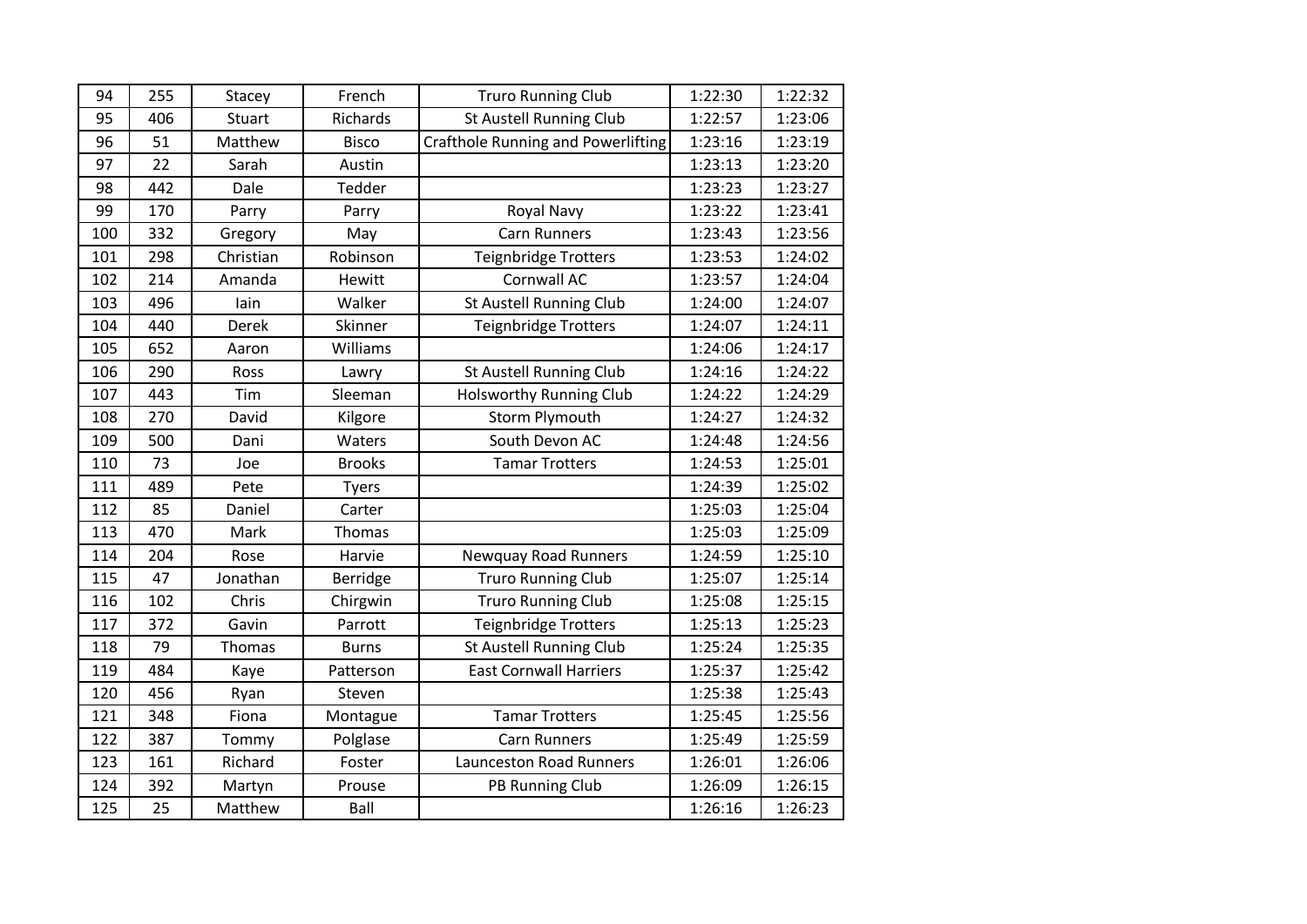| 126 | 366 | Liam         | O'Neill        | Hayle Runners                        | 1:26:20 | 1:26:32 |
|-----|-----|--------------|----------------|--------------------------------------|---------|---------|
| 127 | 256 | Chris        | Johns          |                                      | 1:26:40 | 1:26:48 |
| 128 | 371 | <b>Becky</b> | Parkyn         | Plymouth Musketeers Running Club     | 1:26:42 | 1:26:52 |
| 129 | 265 | Alan         | Kember         | Teignbridge Trotters                 | 1:26:47 | 1:26:58 |
| 130 | 324 | Gary         | Martin         | Plymouth Musketeers Running Club     | 1:26:55 | 1:27:04 |
| 131 | 112 | Matthew      | Compton        | Lonely Goat RC                       | 1:27:00 | 1:27:08 |
| 132 | 48  | Patricia     | Casas          |                                      | 1:27:03 | 1:27:22 |
| 133 | 185 | Paul         | Grayston       |                                      | 1:27:11 | 1:27:26 |
| 134 | 434 | David        | Simpson        |                                      | 1:27:20 | 1:27:28 |
| 135 | 346 | Helen        | Mitchell       | <b>Truro Running Club</b>            | 1:27:23 | 1:27:31 |
| 136 | 91  | Andrew       | Cassidy        |                                      | 1:27:33 | 1:27:42 |
| 137 | 35  | Steve        | <b>Bassett</b> |                                      | 1:27:51 | 1:27:56 |
| 138 | 481 | Hannah       | Matthews       | <b>East Cornwall Harriers</b>        | 1:27:53 | 1:28:01 |
| 139 | 242 | Andrew       | James          | <b>Hayle Runners</b>                 | 1:27:57 | 1:28:03 |
| 140 | 465 | Clare        | Taylor         |                                      | 1:27:55 | 1:28:06 |
| 141 | 5   | Peter        | Allen          | <b>Newquay Road Runners</b>          | 1:28:01 | 1:28:08 |
| 142 | 165 | Harriet      | Frost          | <b>Newquay Road Runners</b>          | 1:28:05 | 1:28:15 |
| 143 | 243 | Jenny        | James          |                                      | 1:28:09 | 1:28:16 |
| 144 | 234 | Frazer       | Humbles        | Hayle Runners                        | 1:28:07 | 1:28:25 |
| 145 | 252 | Fred         | Jenkins        | <b>Instinctive Sport Fun Runners</b> | 1:28:12 | 1:28:25 |
| 146 | 358 | Barry        | Neal           | <b>Erme Valley Harriers</b>          | 1:28:26 | 1:28:36 |
| 147 | 268 | Beth         | Key            | <b>Truro Running Club</b>            | 1:28:37 | 1:28:43 |
| 148 | 344 | Jenny        | Mills          |                                      | 1:28:43 | 1:28:49 |
| 149 | 627 | Richard      | Wintle         |                                      | 1:28:42 | 1:28:52 |
| 150 | 41  | Chris        | Bell           |                                      | 1:28:43 | 1:28:57 |
| 151 | 113 | Steven       | Farrant        | Plymouth Musketeers Running Club     | 1:28:48 | 1:29:00 |
| 152 | 412 | Jonathan     | Roberts        | Plymouth Musketeers Running Club     | 1:28:48 | 1:29:00 |
| 153 | 264 | Sean         | Joyce          | <b>Wembley Pioneers</b>              | 1:28:49 | 1:29:02 |
| 154 | 30  | Marty        | Barnfield      | <b>Bodmin Road Runners</b>           | 1:29:22 | 1:29:32 |
| 155 | 24  | Lisa         | Ball           |                                      | 1:29:22 | 1:29:32 |
| 156 | 340 | Mike         | Merelie        | St Austell Running Club              | 1:29:20 | 1:29:35 |
| 157 | 431 | Catherine    | Shortman       |                                      | 1:29:31 | 1:29:41 |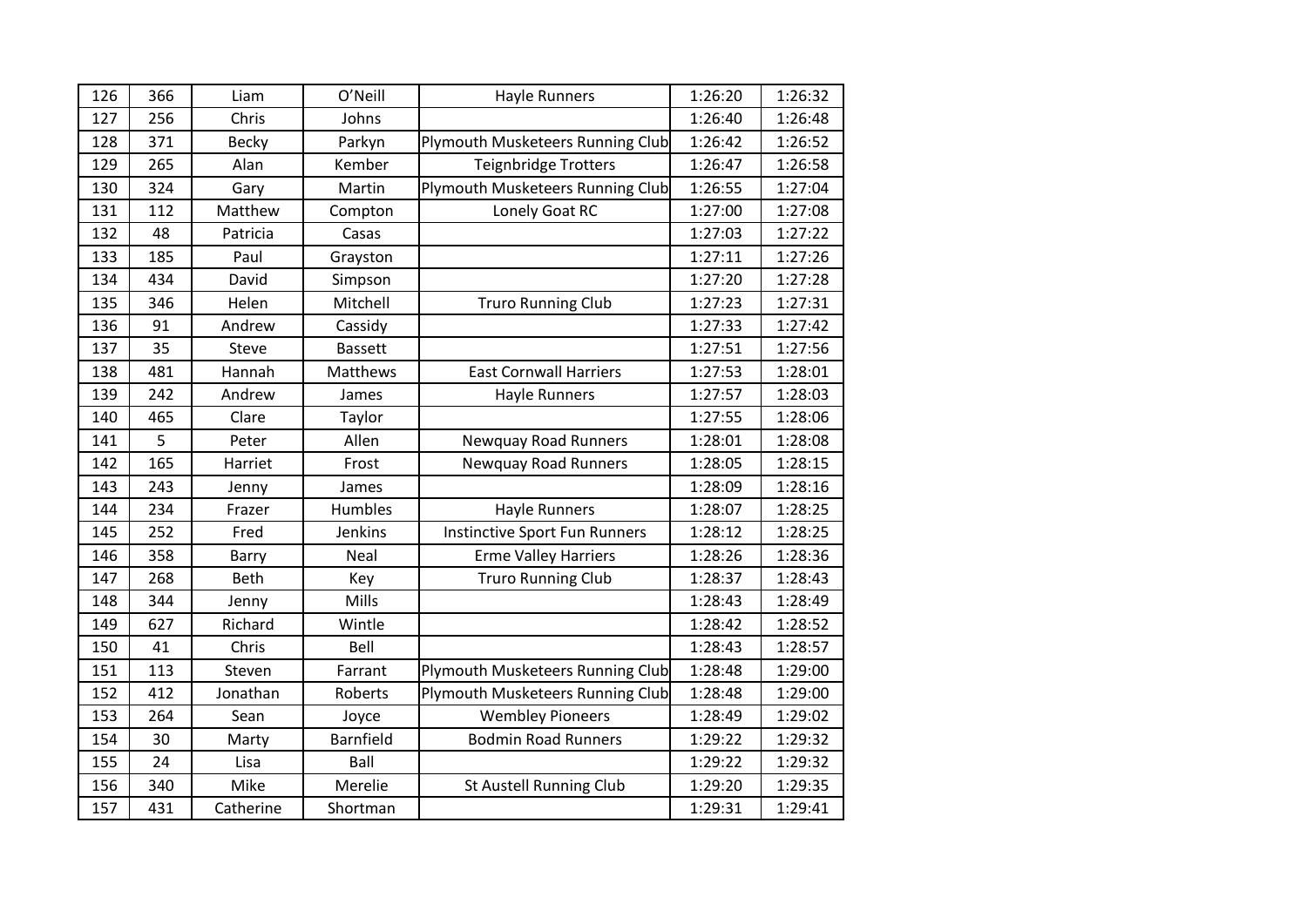| 158 | 56             | Guy           | <b>Boswell</b> | Plymouth Musketeers Running Club | 1:29:29 | 1:29:47 |
|-----|----------------|---------------|----------------|----------------------------------|---------|---------|
| 159 | 427            | <b>Nick</b>   | Shapland       |                                  | 1:29:51 | 1:30:04 |
| 160 | 458            | Natasha       | Stevens        | <b>Bodmin Women's RC</b>         | 1:30:05 | 1:30:14 |
| 161 | 19             | Richard       | Atkinson       | <b>Plymouth Harriers</b>         | 1:30:08 | 1:30:16 |
| 162 | 72             | Jack          | <b>Brooks</b>  |                                  | 1:30:05 | 1:30:18 |
| 163 | $\overline{2}$ | Clarke        | Aiden          | St Austell Running Club          | 1:30:09 | 1:30:22 |
| 164 | 625            | Claire        | Winfield       | <b>Launceston Road Runners</b>   | 1:31:00 | 1:31:12 |
| 165 | 394            | Adam          | Purvis         | <b>East Cornwall Harriers</b>    | 1:31:08 | 1:31:13 |
| 166 | 269            | Alex          | Keyworth       |                                  | 1:31:33 | 1:31:38 |
| 167 | 482            | Nigel         | <b>Tucker</b>  |                                  | 1:31:32 | 1:31:40 |
| 168 | 251            | Steven        | Jenkin         | Cornwall AC                      | 1:31:26 | 1:31:44 |
| 169 | 438            | Mark          | Sinclair       | Plymouth Musketeers Running Club | 1:31:31 | 1:31:46 |
| 170 | 152            | Alison        | Engledew       | <b>Erme Valley Harriers</b>      | 1:32:03 | 1:32:12 |
| 171 | 310            | Rebecca       | Mabelle        | Climb South West Trail Team      | 1:32:18 | 1:32:25 |
| 172 | 439            | Jake          | Skate          |                                  | 1:32:21 | 1:32:27 |
| 173 | 221            | Daz           | Hocking        | Storm Plymouth                   | 1:32:30 | 1:32:30 |
| 174 | 361            | Oli           | Nidds          | <b>Carn Runners</b>              | 1:32:19 | 1:32:31 |
| 175 | 308            | Simon         | Luther         |                                  | 1:32:19 | 1:32:39 |
| 176 | 461            | John          | Sudell         | <b>East Cornwall Harriers</b>    | 1:32:19 | 1:32:49 |
| 177 | 50             | Kelly         | <b>Bills</b>   | <b>Carn Runners</b>              | 1:32:37 | 1:32:50 |
| 178 | 90             | Jenny         | Cartwright     | Looe Pioneers Running Club       | 1:32:52 | 1:33:05 |
| 179 | 175            | Corinne       | Gerrard        | <b>Hayle Runners</b>             | 1:32:59 | 1:33:11 |
| 180 | 195            | Darren        | Hardwick       | Looe Pioneers Running Club       | 1:33:10 | 1:33:19 |
| 181 | 323            | Ross          | Martin         |                                  | 1:33:36 | 1:33:45 |
| 182 | 414            | Sarah         | Robinson       | Plymouth Musketeers Running Club | 1:33:49 | 1:34:05 |
| 183 | 103            | <b>Barrie</b> | Christian      | Plymouth Musketeers Running Club | 1:34:02 | 1:34:13 |
| 184 | 343            | Colin         | Miller         |                                  | 1:33:53 | 1:34:14 |
| 185 | 132            | <b>Nick</b>   | Weaving        |                                  | 1:33:41 | 1:34:18 |
| 186 | 193            | Bryony        | Hancock        |                                  | 1:34:03 | 1:34:19 |
| 187 | 432            | Kevin         | Silver         | <b>Hayle Runners</b>             | 1:35:01 | 1:35:15 |
| 188 | 81             | Anthony       | <b>Burrows</b> | <b>Hayle Runners</b>             | 1:35:09 | 1:35:21 |
|     |                |               |                | <b>Truro Running Club</b>        | 1:35:19 | 1:35:29 |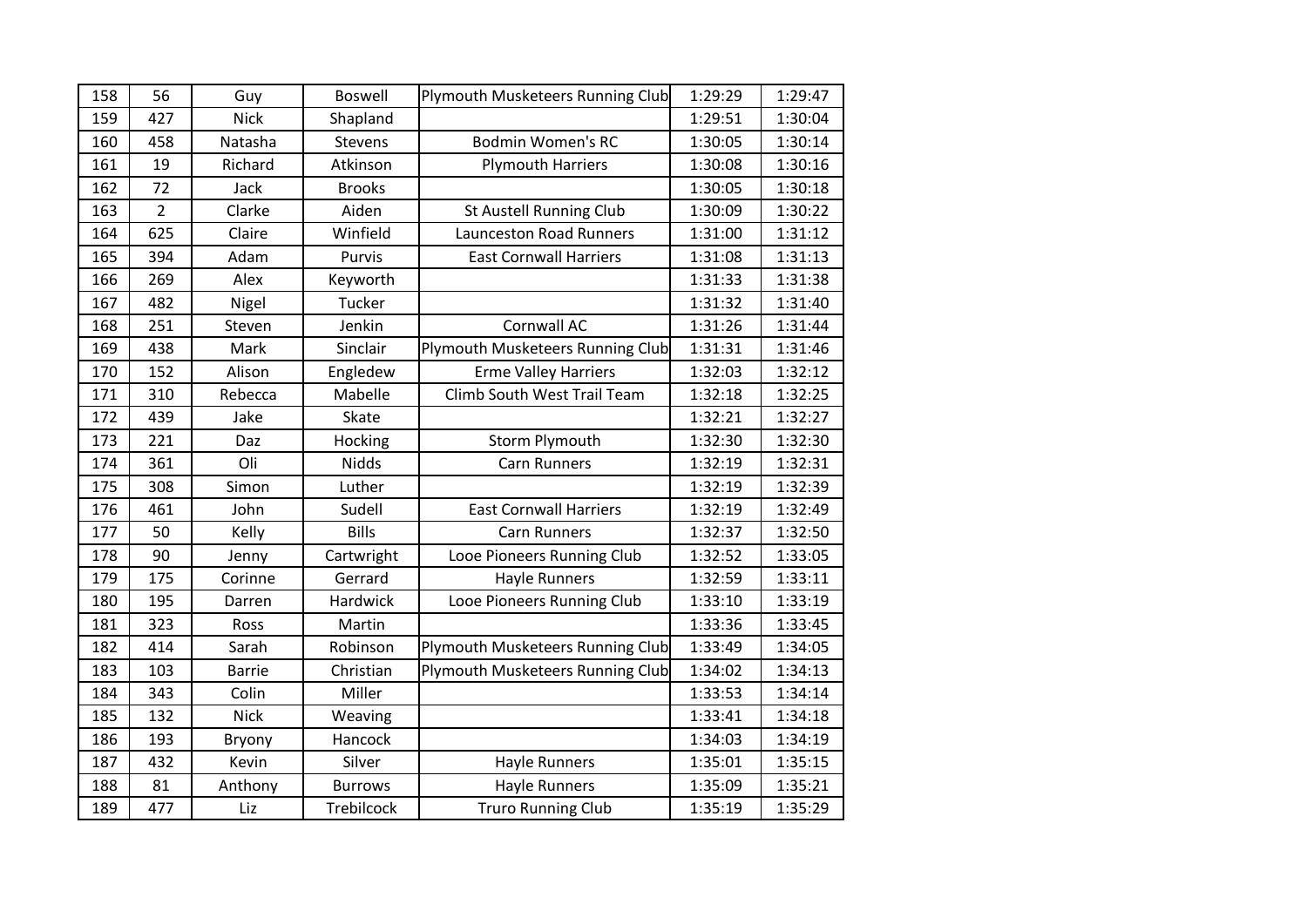| 190 | 540 | Sarah        | Wilkinson     | Newquay Road Runners           | 1:35:14 | 1:35:31 |
|-----|-----|--------------|---------------|--------------------------------|---------|---------|
| 191 | 169 | Spence       | Gadsby        |                                | 1:35:14 | 1:35:31 |
| 192 | 49  | James        | Wheatley      |                                | 1:35:23 | 1:35:31 |
| 193 | 129 | Jeff         | <b>Davies</b> |                                | 1:35:14 | 1:35:35 |
| 194 | 360 | Meeta        | Nicholls      | <b>East Cornwall Harriers</b>  | 1:35:21 | 1:35:40 |
| 195 | 378 | Jonathan     | Perrett       |                                | 1:35:22 | 1:35:41 |
| 196 | 163 | Derrick      | Frantz        | Cornwall AC                    | 1:35:23 | 1:35:41 |
| 197 | 315 | Joanna       | Marcinekova   | Cornwall AC                    | 1:35:34 | 1:35:51 |
| 198 | 421 | Alex         | Salmon        |                                | 1:35:40 | 1:35:55 |
| 199 | 167 | <b>Brett</b> | Furze         |                                | 1:35:47 | 1:35:58 |
| 200 | 26  | Simon        | <b>Barber</b> |                                | 1:36:04 | 1:36:13 |
| 201 | 210 | Robert       | Haywood       |                                | 1:35:49 | 1:36:18 |
| 202 | 158 | Joanne       | Foley         |                                | 1:36:27 | 1:36:27 |
| 203 | 363 | Gregg        | Norton        | St Austell Running Club        | 1:36:11 | 1:36:40 |
| 204 | 239 | Isabel       | Irwin-Bowler  | <b>St Austell Running Club</b> | 1:36:27 | 1:36:41 |
| 205 | 235 | Victoria     | Humphreys     | <b>East Cornwall Harriers</b>  | 1:36:34 | 1:36:46 |
| 206 | 87  | Val          | Carter        |                                | 1:36:48 | 1:36:53 |
| 207 | 405 | Laura        | Rich          |                                | 1:36:46 | 1:36:53 |
| 208 | 151 | Meryl        | Elstone       | <b>Carn Runners</b>            | 1:36:48 | 1:36:59 |
| 209 | 417 | Chris        | Rowe          | <b>Carn Runners</b>            | 1:36:49 | 1:36:59 |
| 210 | 296 | Jim          | Lee           | <b>Truro Running Club</b>      | 1:36:47 | 1:37:00 |
| 211 | 379 | Gareth       | Perry         | St Austell Running Club        | 1:36:57 | 1:37:10 |
| 212 | 218 | Matt         | Hills         |                                | 1:36:50 | 1:37:14 |
| 213 | 69  | Corinne      | <b>Bright</b> | <b>Teignbridge Trotters</b>    | 1:37:03 | 1:37:18 |
| 214 | 159 | Jennifer     | Forbes        | <b>Carn Runners</b>            | 1:36:58 | 1:37:18 |
| 215 | 263 | Debbie       | Jones         | Looe Pioneers Running Club     | 1:37:16 | 1:37:29 |
| 216 | 441 | Lynne        | Skinner       | <b>Plymouth Falconers</b>      | 1:37:09 | 1:37:32 |
| 217 | 59  | Karina       | <b>Bowers</b> | St Austell Running Club        | 1:37:27 | 1:37:41 |
| 218 | 684 | Mandy        | Woollett      | Lonely Goat RC                 | 1:37:24 | 1:37:42 |
| 219 | 6   | Mike         | Allen         | Ocean City Running Club        | 1:37:38 | 1:37:59 |
| 220 | 188 | Marlene      | Grobler       | <b>Carn Runners</b>            | 1:37:50 | 1:38:03 |
| 221 | 464 | Michael      | Tavarone      | <b>Wembley Pioneers</b>        | 1:37:53 | 1:38:06 |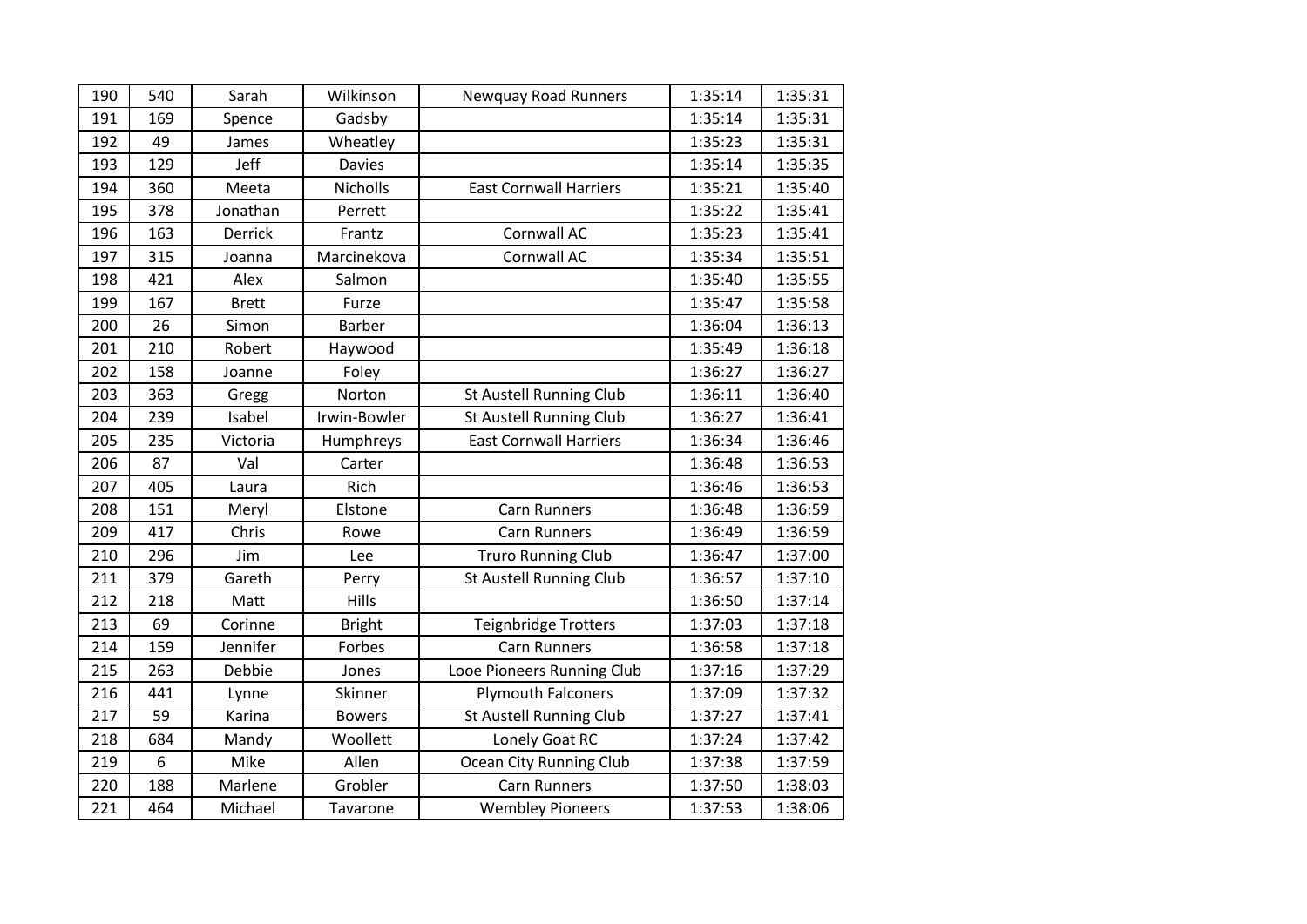| 222 | 399 | Chris          | Reade          |                                  | 1:38:03 | 1:38:12 |
|-----|-----|----------------|----------------|----------------------------------|---------|---------|
| 223 | 284 | Richard        | Lane           | <b>Erme Valley Harriers</b>      | 1:37:59 | 1:38:16 |
| 224 | 288 | Peter          | Lawrence       | <b>Tamar Trotters</b>            | 1:37:58 | 1:38:19 |
| 225 | 448 | Heather        | Stacey         | <b>Holsworthy Running Club</b>   | 1:38:17 | 1:38:31 |
| 226 | 121 | Yvonne         | Cosbie         |                                  | 1:38:22 | 1:38:34 |
| 227 | 286 | Tom            | Larkin         |                                  | 1:38:43 | 1:38:55 |
| 228 | 237 | Mike           | Irwin          |                                  | 1:39:01 | 1:39:17 |
| 229 | 122 | Maggie         | Lamerton       | Plymouth Musketeers Running Club | 1:39:06 | 1:39:26 |
| 230 | 124 | Eamon          | Crowe          | Teignbridge Trotters             | 1:39:18 | 1:39:32 |
| 231 | 201 | Deb            | Hart           | Teignbridge Trotters             | 1:39:20 | 1:39:35 |
| 232 | 45  | Paul           | Bennett        | Plymouth Musketeers Running Club | 1:39:31 | 1:39:37 |
| 233 | 46  | Deborah        | <b>Bennett</b> | Plymouth Musketeers Running Club | 1:39:31 | 1:39:37 |
| 234 | 437 | Sarah          | Sinclair       | Plymouth Musketeers Running Club | 1:39:25 | 1:39:45 |
| 235 | 377 | Chunky (Antony | Penhaul        | <b>Hayle Runners</b>             | 1:39:40 | 1:39:53 |
| 236 | 299 | Richard        | Lewis          |                                  | 1:39:26 | 1:39:57 |
| 237 | 260 | Geoff          | Jones          | <b>Bridport Runners</b>          | 1:39:45 | 1:40:10 |
| 238 | 36  | Jonathan       | Bateman        | Royal Wootton Bassett Hounds     | 1:40:08 | 1:40:35 |
| 239 | 68  | Flo            | <b>Bridges</b> | Taunton ac                       | 1:40:21 | 1:40:37 |
| 240 | 460 | Joanne         | Strawbridge    | <b>East Cornwall Harriers</b>    | 1:40:30 | 1:40:41 |
| 241 | 385 | Lisa           | Player         | <b>Newquay Road Runners</b>      | 1:40:33 | 1:40:50 |
| 242 | 115 | James          | Rothwell       |                                  | 1:40:43 | 1:40:51 |
| 243 | 86  | Debra          | Cornish        | Storm Plymouth                   | 1:40:41 | 1:41:07 |
| 244 | 476 | Linda          | Trebilcock     | <b>Plymouth Harriers</b>         | 1:41:21 | 1:41:28 |
| 245 | 180 | Patsy          | Goldstone      | Nausea running club              | 1:41:23 | 1:41:40 |
| 246 | 367 | Lucy           | Oldham         | <b>East Cornwall Harriers</b>    | 1:41:24 | 1:41:45 |
| 247 | 376 | Dave           | Peck           |                                  | 1:41:25 | 1:41:57 |
| 248 | 295 | Trevor         | Lee            | <b>Truro Running Club</b>        | 1:41:51 | 1:42:05 |
| 249 | 144 | <b>Nick</b>    | Dutton         | <b>Wembley Pioneers</b>          | 1:42:00 | 1:42:12 |
| 250 | 374 | Lauren         | Pattison       | St Austell Athletes Running Club | 1:41:59 | 1:42:16 |
| 251 | 261 | Mark           | Jones          | Lonely Goat RC                   | 1:42:03 | 1:42:19 |
| 252 | 127 | Graham         | Dalton-Ginn    | <b>Holsworthy Running Club</b>   | 1:42:06 | 1:42:20 |
| 253 | 182 | Jenna          | Goodenough     |                                  | 1:42:20 | 1:42:35 |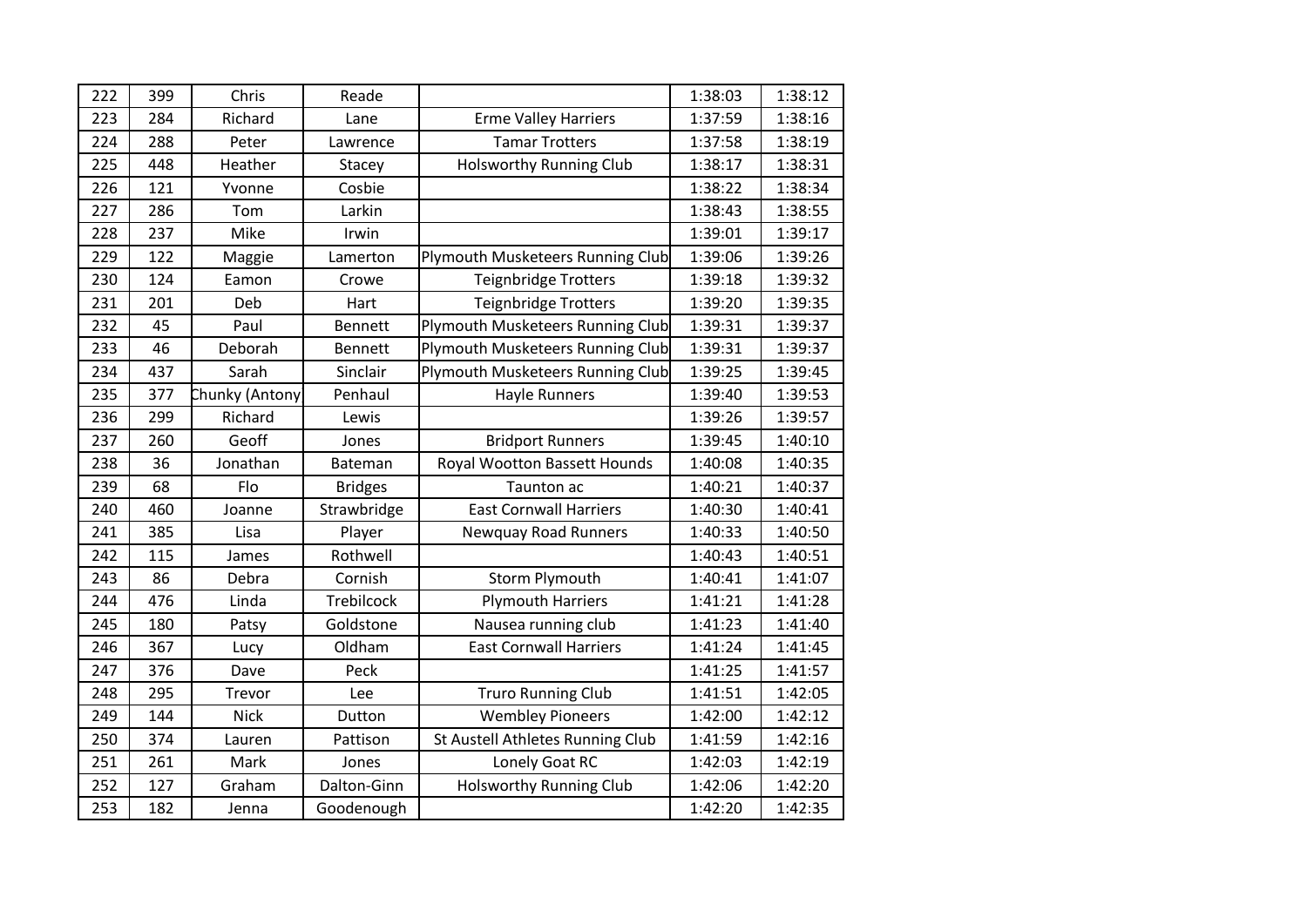| 254 |     |                |                |                                  |         |         |
|-----|-----|----------------|----------------|----------------------------------|---------|---------|
|     | 224 | Sandra         | Holloway       |                                  | 1:42:17 | 1:42:45 |
| 255 | 368 | Jenny          | Orr            | <b>Plymstock Road Runners</b>    | 1:42:24 | 1:42:56 |
| 256 | 126 | Lee            | Cusick         | South West Road Runners          | 1:42:43 | 1:43:09 |
| 257 | 249 | <b>Brendan</b> | Palmer         | <b>Storm Plymouth</b>            | 1:43:01 | 1:43:11 |
| 258 | 181 | Alex           | Goodenough     |                                  | 1:42:58 | 1:43:13 |
| 259 | 334 | <b>Tracy</b>   | Mckay          |                                  | 1:43:03 | 1:43:22 |
| 260 | 445 | Jenny          | Smith          |                                  | 1:43:12 | 1:43:30 |
| 261 | 16  | Dave           | Armstrong      |                                  | 1:43:02 | 1:43:32 |
| 262 | 314 | Steven         | Major          | Teignbridge Trotters             | 1:43:10 | 1:43:35 |
| 263 | 433 | Mark           | Simpson        | <b>Launceston Road Runners</b>   | 1:43:30 | 1:43:37 |
| 264 | 305 | Anna           | Luff           | <b>Tavistock AC</b>              | 1:43:20 | 1:43:38 |
| 265 | 267 | Robert         | Kernaghan      | Looe Pioneers Running Club       | 1:43:31 | 1:43:40 |
| 266 | 424 | Pete           | <b>Highman</b> | <b>Falmouth Road Runners</b>     | 1:43:10 | 1:43:45 |
| 267 | 14  | Louise         | Armitage       | Plymouth Musketeers Running Club | 1:43:25 | 1:43:45 |
| 268 | 70  | Sharon         | <b>Broad</b>   |                                  | 1:43:27 | 1:43:45 |
| 269 | 504 | Amanda         | Whalley        |                                  | 1:43:27 | 1:43:54 |
| 270 | 580 | Trevor         | Williams       | <b>Tamar Trotters</b>            | 1:43:31 | 1:43:55 |
| 271 | 21  | David          | Austin         |                                  | 1:43:58 | 1:44:10 |
| 272 | 283 | Lindsay        | Lane           | <b>Erme Valley Harriers</b>      | 1:44:09 | 1:44:26 |
| 273 | 654 | Carl           | Williams       |                                  | 1:44:22 | 1:44:27 |
| 274 | 38  | Mike           | Bawden         | <b>Carn Runners</b>              | 1:44:16 | 1:44:28 |
| 275 | 194 | Dominique      | Harcourt       | <b>Teignbridge Trotters</b>      | 1:44:15 | 1:44:30 |
| 276 | 238 | Karen          | Irwin          |                                  | 1:44:14 | 1:44:34 |
| 277 | 300 | Natalie        | Lewis          |                                  | 1:44:34 | 1:44:47 |
| 278 | 119 | Jackie         | Cope           | <b>MudCrew Running</b>           | 1:44:34 | 1:44:49 |
| 279 | 297 | Mike           | Lemin          | <b>Tamar Trotters</b>            | 1:44:24 | 1:44:50 |
| 280 | 82  | Hannah         | <b>Butler</b>  | <b>Carn Runners</b>              | 1:44:41 | 1:44:54 |
| 281 | 319 | Debbie         | Marshall       | St Austell Running Club          | 1:44:33 | 1:44:58 |
| 282 | 278 | Chris          | Webster        |                                  | 1:44:28 | 1:44:59 |
| 283 | 172 | Mandy          | Watts          | <b>Newquay Road Runners</b>      | 1:44:47 | 1:45:04 |
| 284 | 455 | Jonny          | Stephenson     |                                  | 1:44:52 | 1:45:09 |
| 285 | 114 | Julie          | Cook           | Plymouth Musketeers Running Club | 1:44:58 | 1:45:17 |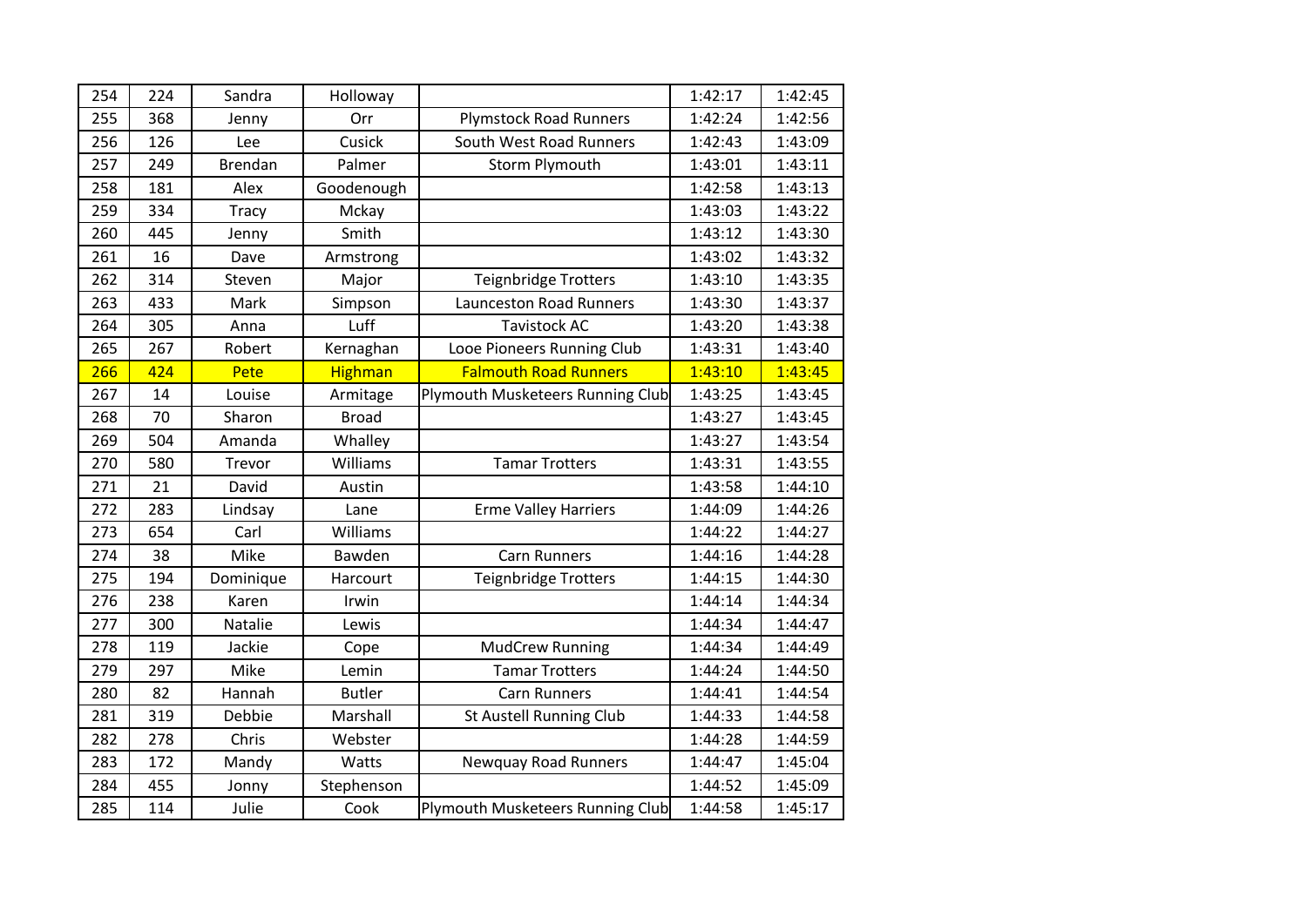| 286 | 135 | Dawn          | Diprose        | <b>East Cornwall Harriers</b>      | 1:44:58 | 1:45:20 |
|-----|-----|---------------|----------------|------------------------------------|---------|---------|
| 287 | 32  | Simon         | <b>Barrett</b> | Instinctive Sport Fun Runners      | 1:45:04 | 1:45:25 |
| 288 | 303 | Jim           | Lockyer        | <b>East Cornwall Harriers</b>      | 1:45:15 | 1:45:34 |
| 289 | 17  | Pauline       | Meade          |                                    | 1:45:26 | 1:45:40 |
| 290 | 162 | Giles         | Francis        | Looe Pioneers Running Club         | 1:45:20 | 1:45:50 |
| 291 | 502 | <b>Alison</b> | Weir           | <b>Falmouth Road Runners</b>       | 1:45:37 | 1:45:52 |
| 292 | 492 | Elizabeth     | Vernon         |                                    | 1:45:37 | 1:45:56 |
| 293 | 411 | Janet         | Ritchie        | <b>Carn Runners</b>                | 1:45:42 | 1:46:00 |
| 294 | 451 | Matt          | Starling       | ole Running and Powerlifting -Team | 1:45:33 | 1:46:04 |
| 295 | 33  | Joanne        | Barry          | JP Fitness Cornwall                | 1:45:39 | 1:46:12 |
| 296 | 128 | Caitlin       | Darke          |                                    | 1:46:01 | 1:46:25 |
| 297 | 510 | Chris         | Whipp          | Plymouth Musketeers Running Club   | 1:45:55 | 1:46:30 |
| 298 | 15  | Lucas         | Hocking        |                                    | 1:46:20 | 1:46:39 |
| 299 | 570 | Amy           | Williams       | <b>East Cornwall Harriers</b>      | 1:46:23 | 1:46:49 |
| 300 | 316 | Emma          | Margetts       |                                    | 1:46:31 | 1:46:51 |
| 301 | 7   | Merryn        | Allen          | <b>Holsworthy Running Club</b>     | 1:46:39 | 1:46:53 |
| 302 | 503 | Linda         | Pickard        | Launceston Road Runners            | 1:46:57 | 1:47:15 |
| 303 | 174 | Fiona         | Gamble         |                                    | 1:47:01 | 1:47:20 |
| 304 | 522 | Demelza       | Widdershoven   | <b>Carn Runners</b>                | 1:47:01 | 1:47:26 |
| 305 | 110 | Helen         | Collett        | <b>Hart Road Runners</b>           | 1:47:11 | 1:47:31 |
| 306 | 9   | Stephen       | Allman         |                                    | 1:47:02 | 1:47:32 |
| 307 | 27  | David         | Barden         |                                    | 1:47:36 | 1:47:56 |
| 308 | 338 | Michael       | Mehta          |                                    | 1:47:44 | 1:48:05 |
| 309 | 203 | Mark          | Harvie         |                                    | 1:47:58 | 1:48:09 |
| 310 | 95  | Jody          | Chan-Penney    |                                    | 1:47:51 | 1:48:11 |
| 311 | 380 | Jane          | Pett           | JP Fitness Cornwall                | 1:47:49 | 1:48:21 |
| 312 | 409 | lan           | Ringer         | <b>Bodmin Road Runners</b>         | 1:48:06 | 1:48:22 |
| 313 | 407 | Tracey        | Richards       |                                    | 1:48:08 | 1:48:26 |
| 314 | 454 | Rachel        | Stephens       | Wheal fitness                      | 1:48:16 | 1:48:33 |
| 315 | 10  | Sommer        | Parry          |                                    | 1:48:22 | 1:48:41 |
| 316 | 453 | Sarah         | Steed          | <b>East Cornwall Harriers</b>      | 1:48:18 | 1:48:44 |
| 317 | 109 | Michelle      | Coles          | South Devon AC                     | 1:48:35 | 1:49:00 |
|     |     |               |                |                                    |         |         |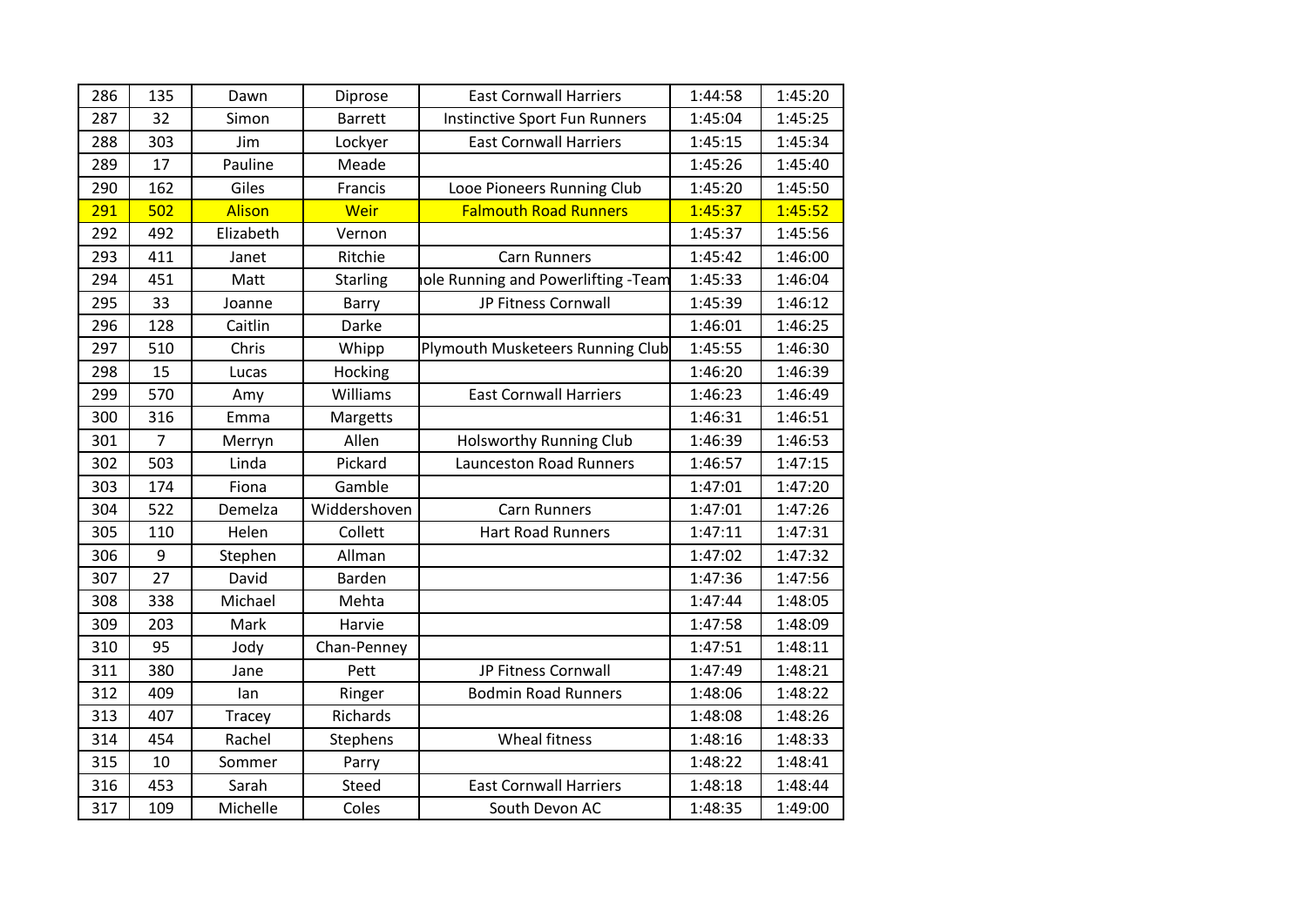| 318 | 120 | Gail        | Cory           | <b>East Cornwall Harriers</b> | 1:48:37 | 1:49:04 |
|-----|-----|-------------|----------------|-------------------------------|---------|---------|
| 319 | 347 | lain        | Mobbs          |                               | 1:48:41 | 1:49:04 |
| 320 | 232 | Anita Dhana | Hudson         |                               | 1:48:41 | 1:49:05 |
| 321 | 370 | Julie       | Oxenham        | <b>Bodmin Road Runners</b>    | 1:48:51 | 1:49:06 |
| 322 | 487 | Jeanette    | Turpin         | <b>East Cornwall Harriers</b> | 1:48:43 | 1:49:09 |
| 323 | 13  | Chris       | Andrews        | Teignbridge Trotters          | 1:48:59 | 1:49:14 |
| 324 | 321 | Chris       | Martin         |                               | 1:48:59 | 1:49:27 |
| 325 | 40  | David       | <b>Becker</b>  | <b>Newquay Road Runners</b>   | 1:49:02 | 1:49:31 |
| 326 | 342 | Jane        | Miles          |                               | 1:49:18 | 1:49:40 |
| 327 | 89  | Michelle    | Cartlidge      | <b>Plymouth Harriers</b>      | 1:49:36 | 1:49:59 |
| 328 | 84  | Dave        | Pickard        | Launceston Road Runners       | 1:50:04 | 1:50:22 |
| 329 | 177 | Judy        | Gluyas         | <b>East Cornwall Harriers</b> | 1:50:07 | 1:50:34 |
| 330 | 396 | Clare       | Quarton        | Runcrew                       | 1:50:09 | 1:50:37 |
| 331 | 230 | Tom         | <b>Howard</b>  | <b>Falmouth Road Runners</b>  | 1:50:10 | 1:50:37 |
| 332 | 143 | Ben         | Dutton         | Runcrew                       | 1:50:09 | 1:50:37 |
| 333 | 584 | Cathy       | Willows        | <b>East Cornwall Harriers</b> | 1:50:46 | 1:51:13 |
| 334 | 8   | Rebecca     | Allman         |                               | 1:50:49 | 1:51:20 |
| 335 | 116 | Damian      | Cook           | Bys Vyken Race Team           | 1:50:53 | 1:51:23 |
| 336 | 226 | Christina   | Hoppenbrouwer: |                               | 1:50:58 | 1:51:26 |
| 337 | 266 | Hilary      | Kennedy        | <b>Brixham Harriers</b>       | 1:51:06 | 1:51:32 |
| 338 | 389 | Robert      | Pope           | <b>Truro Running Club</b>     | 1:51:07 | 1:51:32 |
| 339 | 515 | Paul        | Whitmore       | Storm Plymouth                | 1:51:13 | 1:51:38 |
| 340 | 207 | Jodie       | <b>Hawkins</b> | <b>Storm Plymouth</b>         | 1:51:14 | 1:51:38 |
| 341 | 225 | George      | Holman         | South Devon AC                | 1:51:57 | 1:52:06 |
| 342 | 190 | Neil        | Ham            | JP Fitness Cornwall           | 1:51:36 | 1:52:08 |
| 343 | 398 | Jacquie     | Rapier         | <b>Falmouth Road Runners</b>  | 1:51:43 | 1:52:16 |
| 344 | 397 | Sean Barrie | Rafton         |                               | 1:51:48 | 1:52:19 |
| 345 | 469 | Steven      | Martin         |                               | 1:51:48 | 1:52:19 |
| 346 | 228 | Zoe         | Hopson         |                               | 1:51:48 | 1:52:19 |
| 347 | 369 | Gary        | Oswald         | Looe Pioneers Running Club    | 1:52:00 | 1:52:38 |
| 348 | 306 | Lisa        | Lund           |                               | 1:52:32 | 1:52:53 |
| 349 | 699 | James       | Wright         |                               | 1:52:52 | 1:53:04 |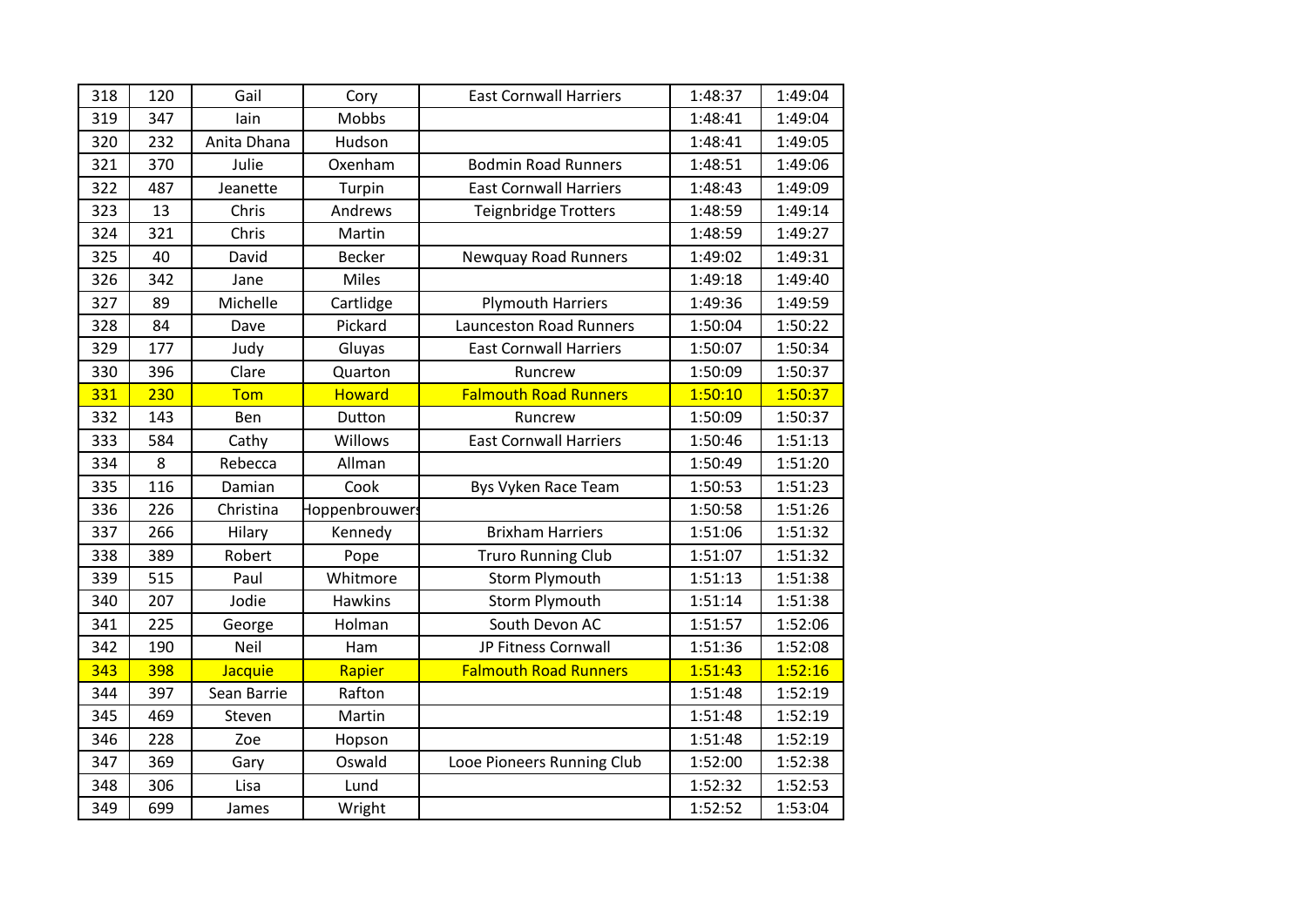| 350 | 57  | Tom           | Boulden          |                               | 1:52:28 | 1:53:07 |
|-----|-----|---------------|------------------|-------------------------------|---------|---------|
| 351 | 217 | Jon           | Hill             |                               | 1:52:28 | 1:53:07 |
| 352 | 192 | Mark          | Hamilton         | Lonely Goat RC                | 1:53:02 | 1:53:18 |
| 353 | 485 | Steven        | Tudor            |                               | 1:53:01 | 1:53:35 |
| 354 | 145 | Emma          | Earnshaw         | <b>East Cornwall Harriers</b> | 1:53:16 | 1:53:38 |
| 355 | 39  | Tracey        | <b>Brown</b>     |                               | 1:53:15 | 1:53:38 |
| 356 | 138 | Robert        | Douglas          |                               | 1:53:08 | 1:53:41 |
| 357 | 247 | Osama         | Javed            | JP Fitness Cornwall           | 1:53:18 | 1:53:50 |
| 358 | 75  | Matthew       | <b>Brown</b>     |                               | 1:53:50 | 1:54:14 |
| 359 | 373 | Alison        | Parsons          | <b>Bodmin Women's RC</b>      | 1:53:45 | 1:54:14 |
| 360 | 258 | Sally         | Johnston         | <b>Tamar Trotters</b>         | 1:53:51 | 1:54:16 |
| 361 | 328 | David         | Matthams         | Instinctive Sport Fun Runners | 1:53:56 | 1:54:18 |
| 362 | 466 | Eleanor       | Taylor           | Teignbridge Trotters          | 1:53:49 | 1:54:21 |
| 363 | 100 | Lucy          | Chilcott         | <b>Bodmin Women's RC</b>      | 1:53:54 | 1:54:25 |
| 364 | 425 | Jenny         | Saunter          | <b>Bodmin Women's RC</b>      | 1:53:56 | 1:54:26 |
| 365 | 23  | <b>Bianca</b> | Phillips-Libby   |                               | 1:54:18 | 1:54:38 |
| 366 | 134 | Samantha      | Dickenson        |                               | 1:54:21 | 1:54:46 |
| 367 | 457 | Kate          | Stevens          | St Austell Running Club       | 1:54:24 | 1:54:46 |
| 368 | 157 | Sally         | Fletcher         | St Austell Running Club       | 1:54:24 | 1:54:47 |
| 369 | 475 | Linda         | Tout             | <b>Tamar Trotters</b>         | 1:54:27 | 1:54:50 |
| 370 | 294 | Lucy          | Lee              | <b>Tamar Trotters</b>         | 1:54:27 | 1:54:52 |
| 371 | 240 | Hamilton      | Isobel           |                               | 1:54:48 | 1:55:10 |
| 372 | 436 | Catherine     | Sims             | <b>Tamar Trotters</b>         | 1:54:50 | 1:55:11 |
| 373 | 189 | Jemma         | Hackett          |                               | 1:55:03 | 1:55:23 |
| 374 | 345 | <b>Bryan</b>  | Mills            |                               | 1:55:18 | 1:55:39 |
| 375 | 137 | Sarah         | Douglas          | St Austell Running Club       | 1:55:10 | 1:55:42 |
| 376 | 58  | Jennifer      | Burden           | St Austell Running Club       | 1:55:20 | 1:55:51 |
| 377 | 65  | Nicky         | Brenton          | Lonely Goat RC                | 1:55:37 | 1:55:53 |
| 378 | 452 | Jane          | Stedman          | 100 Marathon Club             | 1:55:36 | 1:55:53 |
| 379 | 259 | Bernadette    | Jones            | <b>Bridport Runners</b>       | 1:55:31 | 1:56:04 |
| 380 | 271 | Terry         | King             | <b>East Cornwall Harriers</b> | 1:55:45 | 1:56:07 |
| 381 | 557 | Robert        | <b>Willcocks</b> | <b>Falmouth Road Runners</b>  | 1:55:57 | 1:56:11 |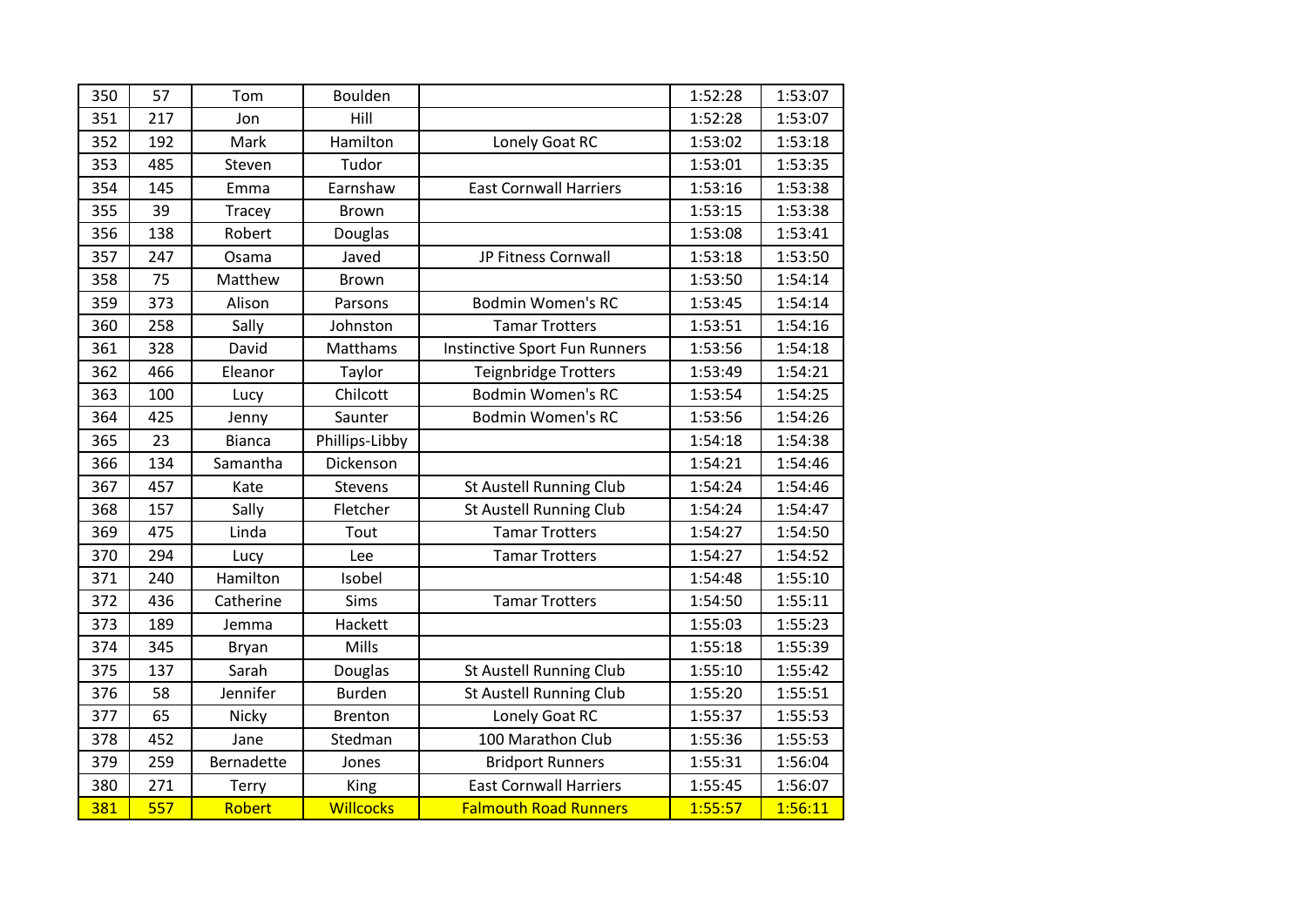| 382 | 287                     | Simon     | Lawes            | Looe Pioneers Running Club       | 1:55:38 | 1:56:15 |
|-----|-------------------------|-----------|------------------|----------------------------------|---------|---------|
| 383 | 28                      | Sarah     | <b>Barker</b>    | Looe Pioneers Running Club       | 1:55:49 | 1:56:15 |
| 384 | 117                     | Sara      | Cooksley         | Ocean City Running Club          | 1:56:02 | 1:56:32 |
| 385 | 301                     | John      | Lillis           | <b>Newquay Road Runners</b>      | 1:56:22 | 1:56:39 |
| 386 | 63                      | Alan      | <b>Brandwood</b> | <b>Falmouth Road Runners</b>     | 1:56:11 | 1:56:45 |
| 387 | $\overline{\mathbf{4}}$ | Emma      | Alee             | Plymouth Musketeers Running Club | 1:56:38 | 1:57:01 |
| 388 | 499                     | Carly     | Wardle           | Plymouth Musketeers Running Club | 1:56:39 | 1:57:07 |
| 389 | 390                     | Cherry    | Powell           | Plymouth Musketeers Running Club | 1:56:41 | 1:57:09 |
| 390 | 76                      | Kelly     | <b>Brumhead</b>  | Plymouth Musketeers Running Club | 1:56:44 | 1:57:13 |
| 391 | 479                     | Martin    | Trethewey        | St Austell Running Club          | 1:56:54 | 1:57:16 |
| 392 | 391                     | Nikki     | Pritchard        | <b>East Cornwall Harriers</b>    | 1:57:05 | 1:57:32 |
| 393 | 289                     | Emma      | Lawry            | <b>St Austell Running Club</b>   | 1:57:07 | 1:57:41 |
| 394 | 216                     | Amy       | Higgins          |                                  | 1:57:29 | 1:57:49 |
| 395 | 97                      | Sharon    | Chapman          | <b>Newquay Road Runners</b>      | 1:57:27 | 1:57:53 |
| 396 | 67                      | Luke      | <b>Brewer</b>    |                                  | 1:57:19 | 1:57:56 |
| 397 | 42                      | Mel       | Benbow           |                                  | 1:57:57 | 1:58:20 |
| 398 | 388                     | Karen     | Pomfret          |                                  | 1:58:23 | 1:58:51 |
| 399 | 410                     | Miranda   | Ritchie          | Plymouth Musketeers Running Club | 1:58:23 | 1:58:52 |
| 400 | 209                     | Sandra    | Haynes           | Looe Pioneers Running Club       | 1:58:19 | 1:58:54 |
| 401 | 29                      | Claire    | <b>Barlow</b>    | <b>Bodmin Road Runners</b>       | 1:58:49 | 1:59:05 |
| 402 | 333                     | Ruth      | McCalley         | Plymouth Musketeers Running Club | 1:58:51 | 1:59:14 |
| 403 | 279                     | Laura     | Lake             |                                  | 1:58:52 | 1:59:15 |
| 404 | 486                     | Dona      | Turner           | Plymouth Musketeers Running Club | 1:58:55 | 1:59:19 |
| 405 | 292                     | Raegan    | Leather          | Plymouth Musketeers Running Club | 1:58:56 | 1:59:19 |
| 406 | 105                     | Margaret  | Clark            | <b>Hayle Runners</b>             | 1:58:55 | 1:59:27 |
| 407 | 430                     | Rebecca   | Shore            | St Austell Running Club          | 1:59:04 | 1:59:38 |
| 408 | 168                     | Matt      | Gadsby           |                                  | 1:59:57 | 2:00:14 |
| 409 | 447                     | Nicky     | Sowerby          | <b>Truro Running Club</b>        | 2:00:31 | 2:00:40 |
| 410 | 497                     | Charlotte | Walton           |                                  | 2:00:14 | 2:00:43 |
| 411 | 717                     | Paul      | Wright           | Lonely Goats RC                  | 2:00:24 | 2:00:53 |
| 412 | 273                     | Louise    | King             | Plymouth Musketeers Running Club | 2:00:55 | 2:01:27 |
| 413 | 274                     | Bryan     | King             | Plymouth Musketeers Running Club | 2:00:55 | 2:01:27 |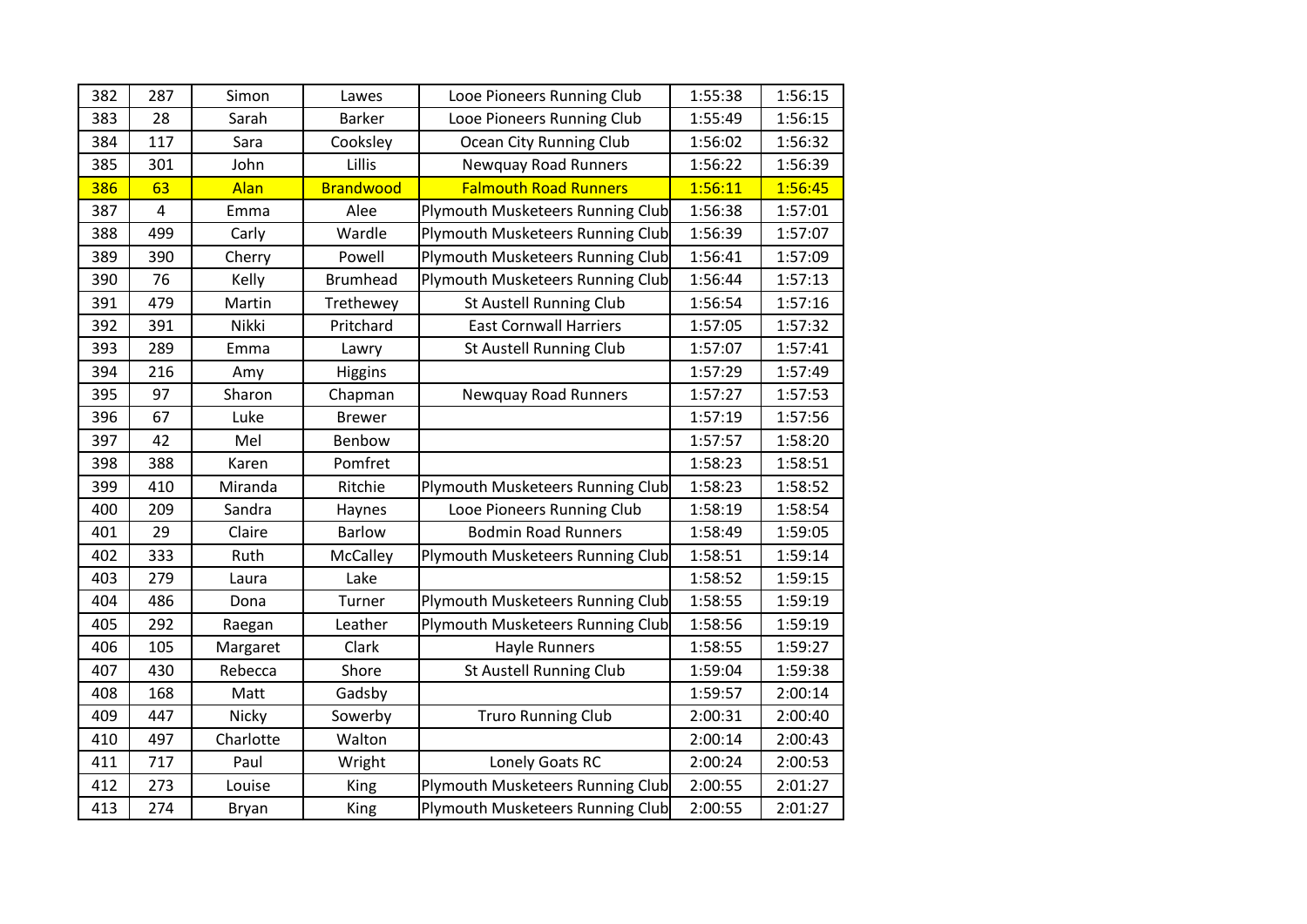| 414 | 96  | Josephine   | May             |                                  | 2:01:53 | 2:02:13 |
|-----|-----|-------------|-----------------|----------------------------------|---------|---------|
| 415 | 147 | Sarah       | Eddy            |                                  | 2:01:56 | 2:02:17 |
| 416 | 415 | Jasmine     | Robinson        | Plymouth Musketeers Running Club | 2:02:01 | 2:02:22 |
| 417 | 463 | Lesley      | Taphouse        | <b>Bodmin Road Runners</b>       | 2:02:27 | 2:02:55 |
| 418 | 362 | Melanie     | Nile            | <b>St Austell Running Club</b>   | 2:02:42 | 2:03:17 |
| 419 | 111 | <b>Nick</b> | Collister       |                                  | 2:03:19 | 2:03:21 |
| 420 | 498 | Katie       | Harvie          |                                  | 2:03:10 | 2:03:31 |
| 421 | 222 | Julie       | Hogan           |                                  | 2:03:18 | 2:03:47 |
| 422 | 12  | Jon         | Anderson        |                                  | 2:03:45 | 2:04:18 |
| 423 | 123 | Louise      | Creber          | <b>Erme Valley Harriers</b>      | 2:04:13 | 2:04:43 |
| 424 | 52  | Darren      | Blenkinsop      | <b>Tamar Trotters</b>            | 2:04:40 | 2:05:04 |
| 425 | 245 | Sandy       | Jamieson        | <b>Carn Runners</b>              | 2:05:01 | 2:05:26 |
| 426 | 330 | Holly       | <b>Matthews</b> |                                  | 2:05:47 | 2:05:58 |
| 427 | 205 | Laura       | Harvie          |                                  | 2:05:53 | 2:06:13 |
| 428 | 140 | Michelle    | Dunn            | St Austell Running Club          | 2:06:05 | 2:06:41 |
| 429 | 250 | Jacqueline  | Jenkin          | Cornwall AC                      | 2:06:20 | 2:06:46 |
| 430 | 220 | Deborah     | Hocking         | <b>Carn Runners</b>              | 2:06:35 | 2:06:54 |
| 431 | 429 | Sandra      | Shelley         | <b>Carn Runners</b>              | 2:06:35 | 2:07:03 |
| 432 | 729 | Alex        | Verran          |                                  | 2:06:36 | 2:07:03 |
| 433 | 155 | Samantha    | Ewart           | St Austell Running Club          | 2:06:53 | 2:07:30 |
| 434 | 483 | Rebecca     | Mccuass         | Good Gym Race Team               | 2:07:01 | 2:07:38 |
| 435 | 142 | Vicki       | Dunn            | Plymouth Musketeers Running Club | 2:07:18 | 2:07:47 |
| 436 | 154 | Des         | Evans           | <b>Newquay Road Runners</b>      | 2:07:38 | 2:07:55 |
| 437 | 471 | Susan       | Thomas          | <b>Hayle Runners</b>             | 2:07:22 | 2:07:56 |
| 438 | 320 | Jacqui      | Martin          | St Austell Running Club          | 2:07:22 | 2:07:59 |
| 439 | 77  | Elizabeth   | <b>Buckman</b>  | Plymouth Musketeers Running Club | 2:07:36 | 2:08:05 |
| 440 | 683 | Sharon      | Willis          | <b>Newquay Road Runners</b>      | 2:07:49 | 2:08:08 |
| 441 | 444 | Isabel      | Smith           |                                  | 2:07:56 | 2:08:17 |
| 442 | 212 | Claire      | Herbert         | Plymouth Musketeers Running Club | 2:07:55 | 2:08:26 |
| 443 | 280 | Christina   | Lake            | <b>Falmouth Road Runners</b>     | 2:08:37 | 2:09:11 |
| 444 | 80  | Dennis      | <b>Burrell</b>  | <b>Carn Runners</b>              | 2:09:27 | 2:09:53 |
| 445 | 357 | Jane        | Naylor          | <b>Hayle Runners</b>             | 2:09:33 | 2:10:05 |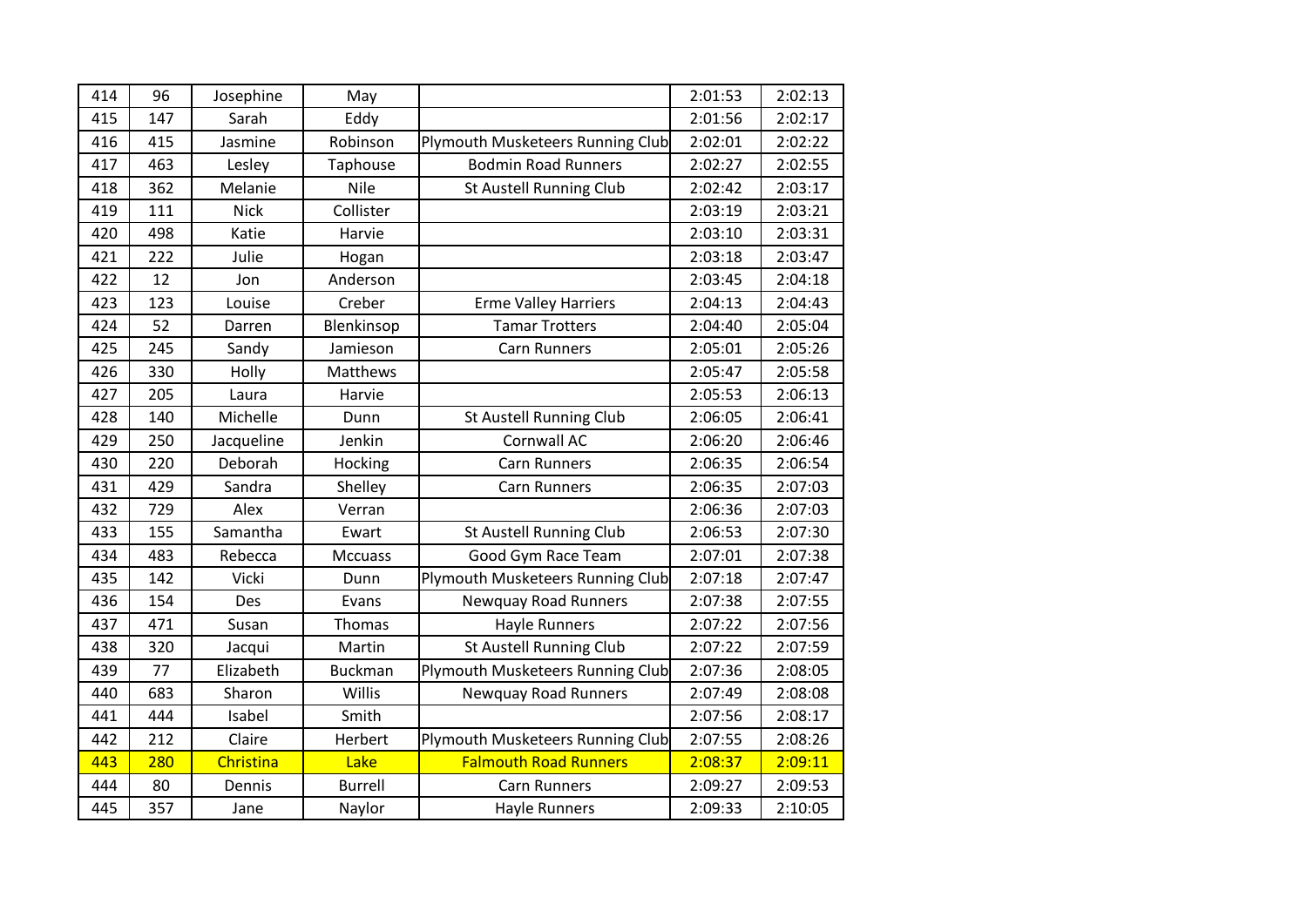| 446 | 459          | Claire      | Stone          | <b>Hayle Runners</b>           | 2:11:06 | 2:11:40 |
|-----|--------------|-------------|----------------|--------------------------------|---------|---------|
| 447 | 449          | Philippa    | Stanford       |                                | 2:11:32 | 2:12:00 |
| 448 | 99           | John        | Charlick       | Lonely Goat RC                 | 2:11:40 | 2:12:16 |
| 449 | 302          | Justin      | Locke          | <b>Storm Plymouth</b>          | 2:12:06 | 2:12:34 |
| 450 | 83           | Charlotte   | Carlyle        | <b>Storm Plymouth</b>          | 2:12:06 | 2:12:34 |
| 451 | 393          | Kelly       | Prutton        | Looe Pioneers Running Club     | 2:12:02 | 2:12:37 |
| 452 | 74           | Paula       | <b>Brooks</b>  | <b>Tamar Trotters</b>          | 2:12:43 | 2:13:10 |
| 453 | 495          | Margaret    | Wade           | <b>Carn Runners</b>            | 2:13:29 | 2:13:53 |
| 454 | 480          | Rod         | Truan          |                                | 2:13:33 | 2:14:00 |
| 455 | 66           | Rebecca     | <b>Brewer</b>  | Looe Pioneers Running Club     | 2:13:25 | 2:14:01 |
| 456 | 92           | Helen       | Cattran-Dunlop | <b>Hayle Runners</b>           | 2:14:47 | 2:15:21 |
| 457 | 244          | Judy        | Jameson        | <b>Carn Runners</b>            | 2:15:15 | 2:15:39 |
| 458 | 472          | Sue         | Thorpe         | <b>Storm Plymouth</b>          | 2:15:44 | 2:16:16 |
| 459 | 293          | Samuel      | Ledsham        | Lonely Goat RC                 | 2:15:53 | 2:16:29 |
| 460 | 423          | Kathy       | Saunders       | Looe Pioneers Running Club     | 2:16:32 | 2:17:07 |
| 461 | 474          | Christine   | Todd           | St Austell Running Club        | 2:17:39 | 2:18:16 |
| 462 | 468          | Victoria    | Thomas         | Lonely Goat RC                 | 2:19:31 | 2:20:06 |
| 463 | 493          | Caroline    | Vinnicombe     | Cornwall AC                    | 2:19:41 | 2:20:07 |
| 464 | 62           | Amy         | ShackIrford    | Bys Vyken Race Team            | 2:20:22 | 2:20:53 |
| 465 | 98           | Jackie      | Chapman        | <b>Launceston Road Runners</b> | 2:20:29 | 2:21:00 |
| 466 | 3            | <b>Beth</b> | Aldridge       | Looe Pioneers Running Club     | 2:27:57 | 2:28:33 |
| 467 | 318          | Ella        | Marshall       | <b>Wembley Pioneers</b>        | 2:28:02 | 2:28:37 |
| 468 | 275          | Andrew      | Kinney         | <b>Harlow RC</b>               | 2:28:41 | 2:29:17 |
| 469 | 491          | Gwen        | Vaughan        | Looe Pioneers Running Club     | 2:29:28 | 2:30:03 |
| 470 | 200          | Ann         | Harry          | Looe Pioneers Running Club     | 2:29:28 | 2:30:04 |
| 471 | 11           | Mandy       | Anderson       |                                | 2:29:44 | 2:30:16 |
| 472 | 160          | Leanne      | Forbes         |                                | 2:29:43 | 2:30:16 |
| 473 | $\mathbf{1}$ | Phil        | Shepley        | Looe Pioneers Running Club     | 2:30:43 | 2:31:21 |
| 474 | 34           | Richard     | <b>Barwick</b> |                                | 2:35:55 | 2:36:34 |
| 475 | 590          | Janet       | Wills          | St Austell Running Club        | 2:42:45 | 2:43:22 |
| 476 | 53           | Madeleine   | Blight         | St Austell Running Club        | 2:42:45 | 2:43:23 |
| 477 | 94           | Nickki      | Chadwick       |                                | 2:48:16 | 2:48:51 |